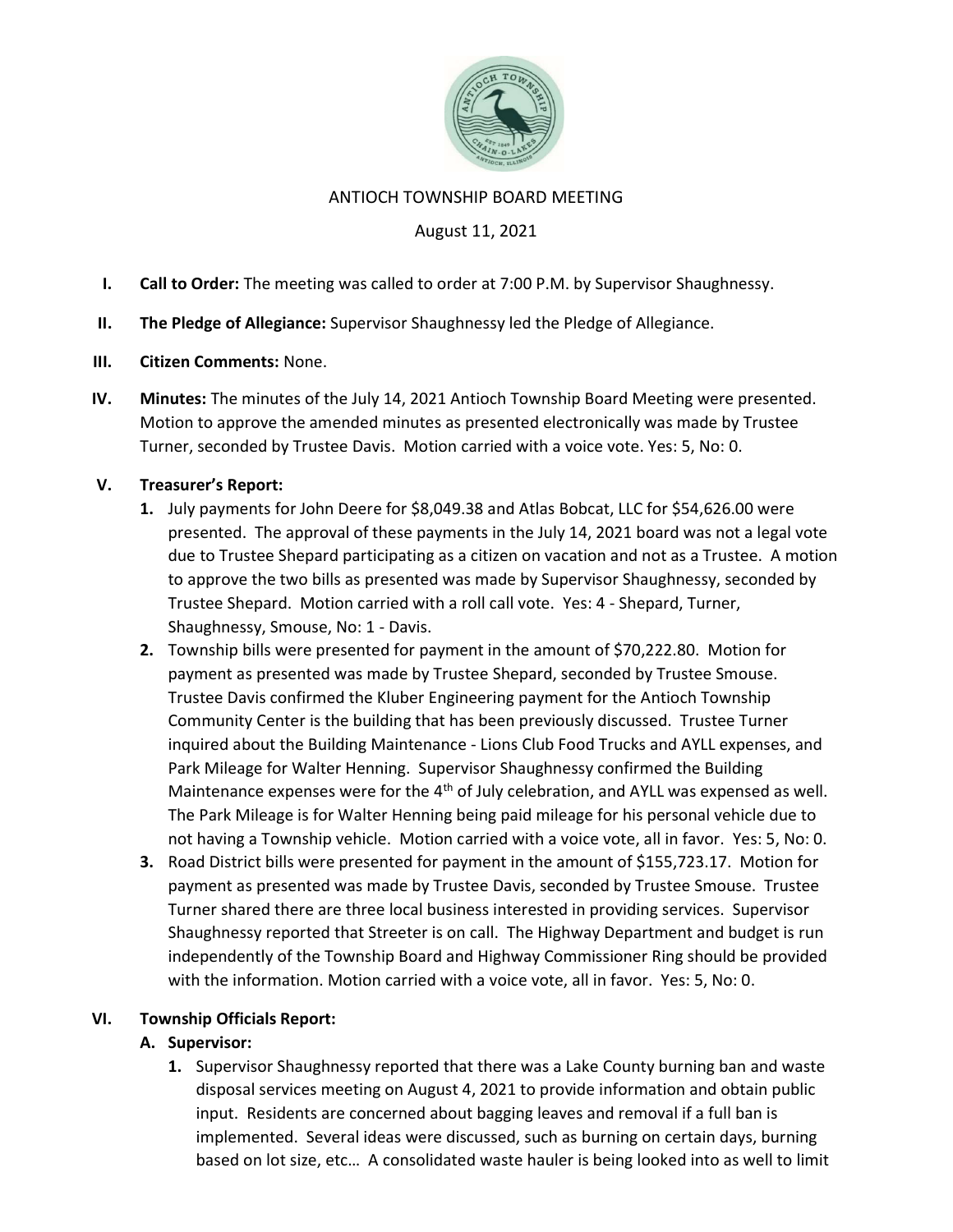the quantity of heavy trucks using the roads. The next meeting is September 1, 2021. Everyone is encouraged to complete the survey at lakecountyil.gov/openburninginput.

- 2. Supervisor Shaughnessy reported on the Capital Improvement Plan from April 2019. Bills under 101 are Township, 102 are Assessor, and 103 are Parks. Parks bills were previously reported, but they were under Township bills. The total of the OSLAD grant and Capital Improvement is the park budget. The OSLAD balance as of February 1, 2021 was \$227,481.00 and as of August 11, 2021 is \$132,760.00. \$189,442.00 of the OSLAD Grant has been spent. \$370,000.00 was included for Capital Improvement and as of August 11, 2021 the balance is \$275,279.00. Funds were spent on grading, engineering, Disc Golf, and landscaping. Cash on hand is a 40% reserve and first quarter expense reserve, totaling just over \$700,000.00 in reserve.
- 3. Supervisor Shaughnessy provided an update on Osmond Park projects. Two bids have been received on the Maintenance Building and work is being done to obtain at least two more. 6 Disc Golf holes have been poured, 6 more will be poured next week, and the final 6 the following week. The Bobcat with the RockHound will be used on the sled hill to remove rocks before the snow. The Greenline Synergy crops are growing and will be 6 inches to 1.5 feet with roots a few inches long. The plants will be pinned down and rolled out. In a year it is expected to be full mesic prairies and grasses. Installation will begin August 17, 2021 and will be completed in 5 installs based on park location.

### B. Clerk:

- 1. Meeting minutes will only be corrected for errors in information recorded that is not accurate based on the discussion presented in the meeting. Verbiage changes and minor typos will not be changed.
- 2. Supervisor Shaughnessy, Trustees Davis and Shepard, Clerk Dyer Dawe, Sheila Dvorak, Merry Ladewig, Walter Henning, and Mark Haufe attended a walkthrough of the D117 Field House by the Antioch and Lakes High Schools' Athletic Directors. The upper deck is 7,500 square feet and the main floor is 65,000 square feet. The upper deck seats 400 on bleachers and additional standing and tables. The main bleachers seat up to 1,200. With the existing accommodations and the new field house, all D117 athletes will have the ability to be home by 7:30 P.M.. The facility is state of the art with acoustics, video, and offers many different sport and event configurations.

# C. Assessor: None.

# D. Highway Commissioner: None.

### E. Trustee Reports:

# 1. Senior Services, Trustee Davis:

a. 52 seniors attended Movie Monday on August 2, 2021 for Little Miss Sunshine and lunch at Oliverii North. 60 seniors participated in Badda Boom Badda Bingo on July 8, 2021. August 13, 2021 is the Luau at 11:00 A.M. at the Township office. 130 seniors are attending and Doc Diamond will perform. September 16, 2021 is Joseph at Fireside Theatre. September 20, 2021 is The Sound of Music at Antioch Theatre with a special showcase by Merry Ladewig and Courtney Kotloski. September 30, 2021 is Badda Boom Badda Bingo.

# 2. Finance, Trustee Turner:

a. The ComEd grant is being looked into for the Antioch Township Community Center. They need to be involved early on to potentially secure money.